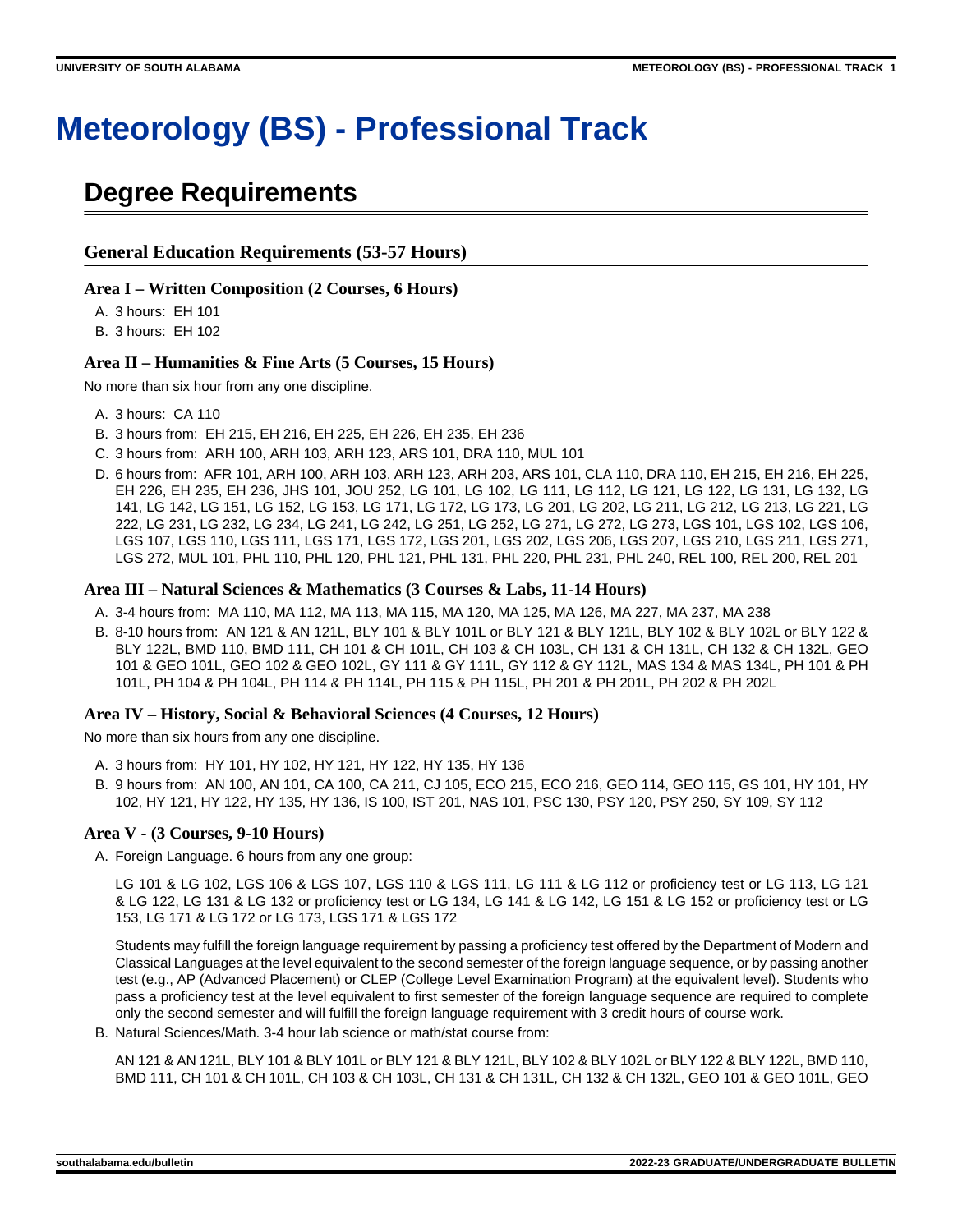\_\_\_\_\_\_\_\_\_\_\_\_\_\_\_\_\_\_\_\_\_\_\_\_\_

102 & GEO 102L, GY 111 & GY 111L, GY 112 & GY 112L, MAS 134 & MAS 134L, PH 101 & PH 101L, PH 104 & PH 104L, PH 114 & PH 114L, PH 115 & PH 115L, PH 201 & PH 201L, PH 202 & PH 202L, ST 210, MA 113-299 (except 201 and 202).

Students must complete a 6 credit hour sequence either in literature (Area II – EH 215 & EH 216, EH 225 & EH 226, or EH 235 & EH 236) or history (Area IV – HY 101 & HY 102 or HY 135 & HY 136 or HY 121 & HY 122).

All undergraduates must complete two designated writing credit (W) courses, at least one of which must be in the student's major or minor.

#### **Major Requirements (47 Hours)**

#### **Meteorology Major Core (9 Courses, 33 Hours)**

A. 33 hours: MET 140 and MET 140L, MET 443 (W), MET 353, MET 354, MET 355, MET 356, MET 360, MET 454, MET 455

#### **Professional Meteorology Track (4-5 Courses, 14 Hours)**

- A. 2 hours: MET 357
- B. 3-4 hours from: MET 358, MET 370
- C. 8-9 hours from: MET 191, MET 342, MET 358, MET 359, MET 370, MET 410 (W), MET 420, MET 430, MET 440, MET 442, MET 456 (W), MET 490, MET 495, MET 496, MET 497, GY 425, GIT 460, MGT 300, MKT 320. At least 1 course must be a 400-level course.

#### **Minor Requirements (18-24 Hours)**

A minor is required for this degree program

**Notes:**

#### **Additional Information**

The Meteorology degree also requires: MA 125, MA 126, MA 227, MA 238, PH 201& PH 201L, PH 202& PH 202L, ST 315

Note that Area III General Education requirements are fulfilled by these major requirements.

# **Graduation Plan**

#### **Meteorology (BS): Professional Track (47 Total Hours)**

#### **First Year - Fall Semester**

| <b>Course ID</b> | <b>Course Description</b>                         | <b>Hours</b> |
|------------------|---------------------------------------------------|--------------|
| MA 125           | Calculus I                                        | 4            |
| MET 140          | Introduction to Meteorology                       | 3            |
| <b>MET 140L</b>  | Introduction to Meteorology Lab                   |              |
| *GEO 115         | World Regional Geography (**Area IV, B)           | 3            |
| *MET 191         | Tropical Weather Discussion (**MET Concentration) |              |
| <b>CAS 100</b>   | First Year Experience - College Success           | っ            |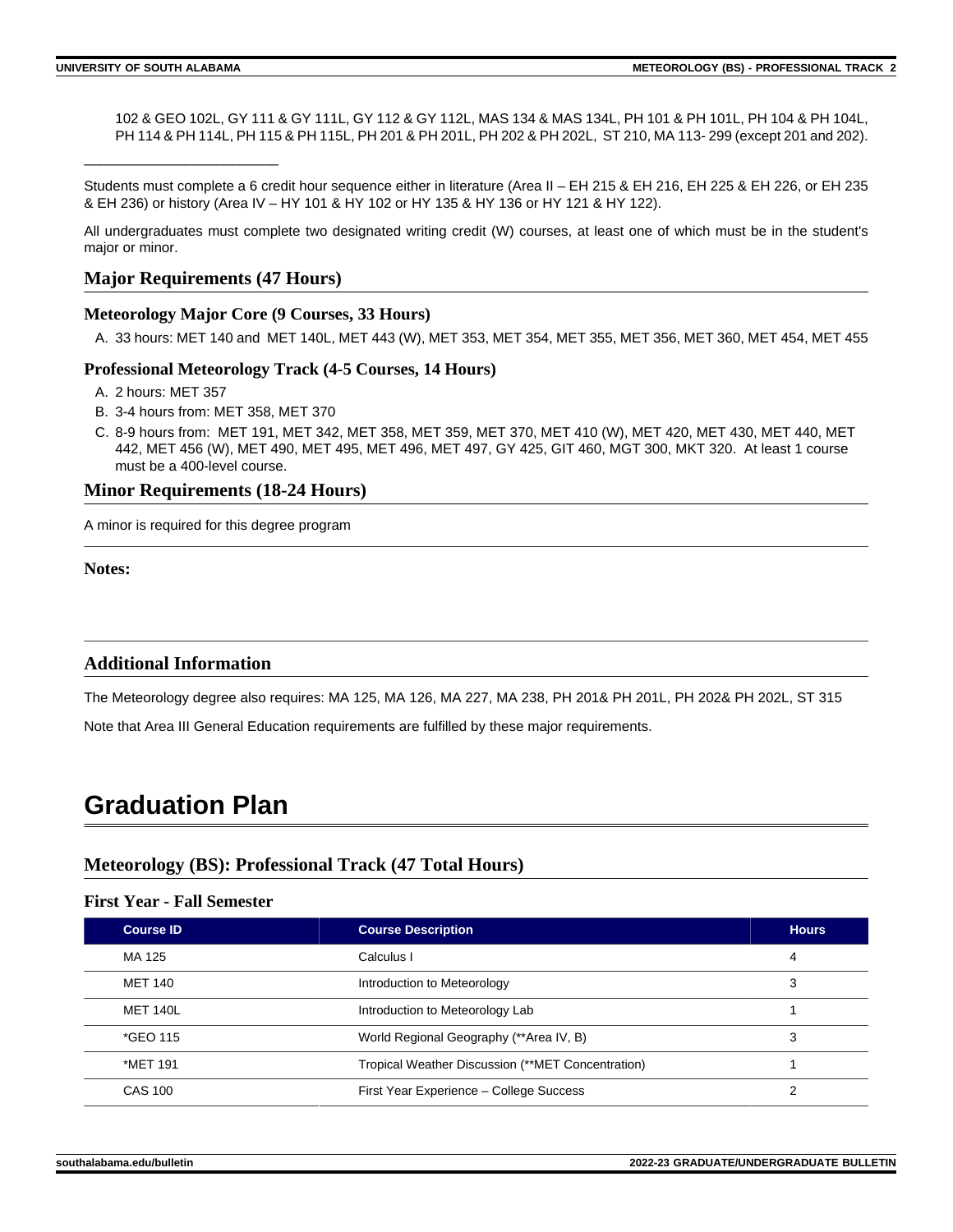**UNIVERSITY OF SOUTH ALABAMA METEOROLOGY (BS) - PROFESSIONAL TRACK 3**

| EH 101 | <b>English Composition I</b> | ີ |
|--------|------------------------------|---|
|        | Total Hours                  | - |

### **First Year - Spring Semester**

| <b>Course ID</b> | <b>Course Description</b>     | <b>Hours</b> |
|------------------|-------------------------------|--------------|
| MA 126           | Calculus II                   | 4            |
| <b>MET 353</b>   | General Meteorology           | 4            |
| CA 110           | <b>Public Speaking</b>        | 3            |
| EH 102           | <b>English Composition II</b> | 3            |
|                  |                               |              |
|                  |                               |              |
|                  |                               |              |
|                  | <b>Total Hours</b>            | 14           |

#### **Second Year - Fall Semester**

| <b>Course ID</b>   | <b>Course Description</b>                                                                      | <b>Hours</b> |
|--------------------|------------------------------------------------------------------------------------------------|--------------|
| MA 227             | Calculus III                                                                                   | 4            |
| PH 201             | Calculus-Based Physics I                                                                       | 4            |
| <b>PH 201L</b>     | Calculus-Based Physics I Lab                                                                   | 0            |
| MET 420 or GIT 460 | Computer Applications in Earth Sciences / Introduction to<br>Geographic Information Technology | 4            |
| <b>MET 357</b>     | Meteorological Instrumentation                                                                 | 2            |
|                    |                                                                                                |              |
|                    | <b>Total Hours</b>                                                                             | 14           |

### **Second Year - Spring Semester**

| <b>Course ID</b> | <b>Course Description</b>       | <b>Hours</b> |
|------------------|---------------------------------|--------------|
| MA 238           | <b>Differential Equations I</b> | 3            |
| PH 202           | Calculus-Based Physics II       | 4            |
| <b>PH 202L</b>   | Calculus-Based Physics II Lab   | 0            |
| MET 443 (W)      | Climatology                     | 3            |
| History          | **Area IV, A                    | 3            |
| Literature       | **Area II, B                    | 3            |
|                  |                                 |              |

| $\sim$ $\sim$ $\sim$ $\sim$ $\sim$ $\sim$ $\sim$ $\sim$ | $\sim$ |
|---------------------------------------------------------|--------|
|                                                         |        |

#### **Third Year - Fall Semester**

| <b>Course ID</b> | <b>Course Description</b>               | <b>Hours</b> |
|------------------|-----------------------------------------|--------------|
| ST 315           | <b>Applied Probability - Statistics</b> |              |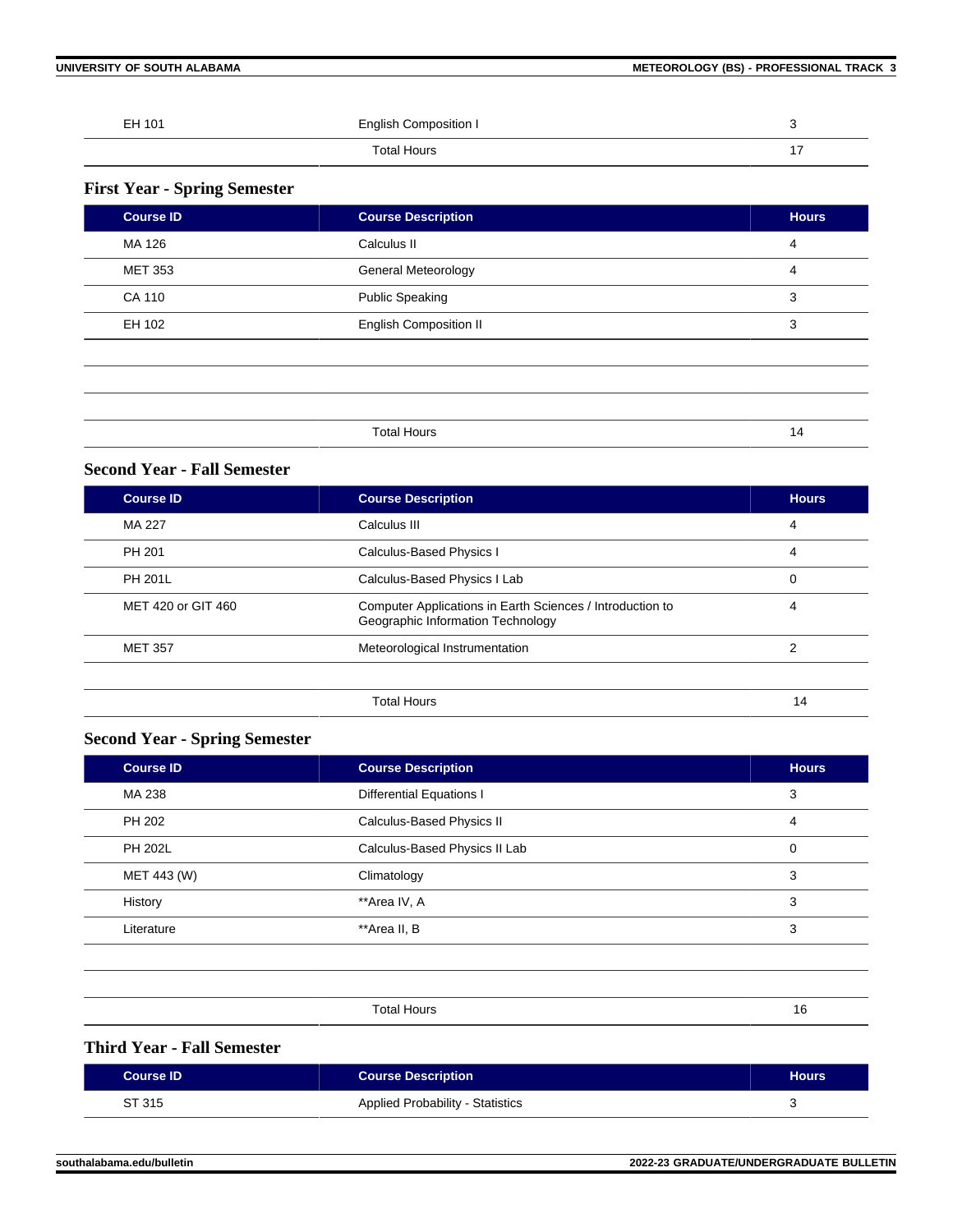| <b>MET 354</b>     | Dynamic Meteorology I       | 3  |
|--------------------|-----------------------------|----|
| MET 356            | <b>Physical Meteorology</b> | 3  |
| Fine Arts          | **Area II, C                | 3  |
| Foreign Language I | **Area V, A                 | 3  |
|                    |                             |    |
|                    |                             |    |
|                    | <b>Total Hours</b>          | 15 |

### **Third Year - Spring Semester**

| <b>Course ID</b>     | <b>Course Description</b>               | <b>Hours</b> |
|----------------------|-----------------------------------------|--------------|
| *Math Minor elective | **MA/ST 300+ elective                   | 3            |
| <b>MET 355</b>       | Dynamic Meteorology II                  | 3            |
| *MET 358             | Radar Meteorology (**MET Concentration) | 4            |
| <b>MET 360</b>       | Atmospheric Analysis                    |              |
| *MET 342             | Severe Weather (**MET Concentration)    | 3            |
| Foreign Language II  | **Area V, A                             | 3            |
|                      |                                         |              |
|                      | <b>Total Hours</b>                      | 17           |

#### **Fourth Year - Fall Semester**

| <b>Course ID</b>          | <b>Course Description</b> | <b>Hours</b> |
|---------------------------|---------------------------|--------------|
| <b>MET 454</b>            | Synoptic Meteorology I    | 6            |
| Social/Behavioral Science | **Area IV, B              | 3            |
| Humanities/Fine Arts      | **Area II, D              | 3            |
| Elective                  |                           | 3            |
|                           |                           |              |
|                           |                           |              |
|                           | <b>Total Hours</b>        | 15           |

## **Fourth Year - Spring Semester**

| <b>Course ID</b>          | <b>Course Description</b> | <b>Hours</b> |
|---------------------------|---------------------------|--------------|
| <b>MET 455</b>            | Synoptic Meteorology II   | 6            |
| Social/Behavioral Science | **Area IV, B              | 3            |
| Humanities/Fine Arts      | **Area II, D              | 3            |
| Elective                  |                           | 3            |
|                           |                           |              |
|                           |                           |              |
|                           | <b>Total Hours</b>        | 15           |